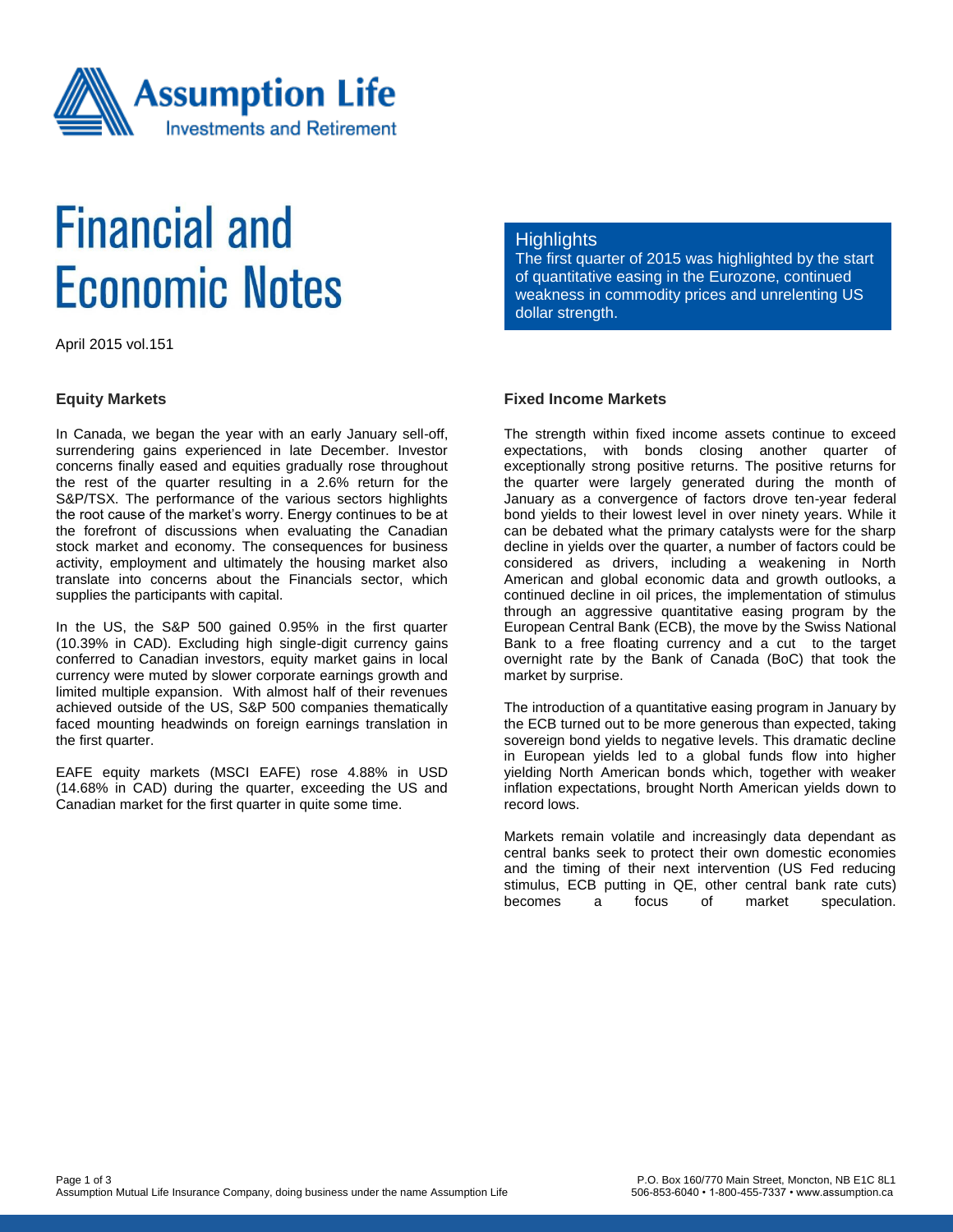

# **Financial and Economic Notes**

# **Assumption Life Investment Funds**

Applicable for Registered Pension Plan clients only

#### **Gross returns as of March 31, 2015**

| <b>FUNDS</b>                               | 1 MTH<br>% | <b>YTD</b><br>%  | 1 year<br>%      | 2 years<br>% | 3 years<br>%     | 4 years<br>%     | 5 years<br>%     |  |  |  |  |
|--------------------------------------------|------------|------------------|------------------|--------------|------------------|------------------|------------------|--|--|--|--|
| <b>ASSUMPTION / LOUISBOURG FUNDS</b>       |            |                  |                  |              |                  |                  |                  |  |  |  |  |
| <b>Balanced Fund - RPP</b>                 | $-0.3$     | 5.3              | 10.1             | 12.5         | 10.8             | 8.2              | 8.6              |  |  |  |  |
| Multi-Index                                | $-0.7$     | 5.9              | 12.5             | 12.9         | 11.2             | 8.8              | 9.1              |  |  |  |  |
| <b>Canadian Dividend Fund</b>              | $-2.3$     | 2.4              | 0.4              | 10.0         | 9.7              | 6.8              | 10.3             |  |  |  |  |
| S&P / TSX Index                            | $-1.9$     | 2.6              | 6.9              | 11.4         | 9.6              | 4.4              | 7.4              |  |  |  |  |
| <b>U.S. Equity Fund (\$CAN)</b>            | 1.1        | 11.9             | 28.6             | 34.3         | 24.7             | 21.3             | 18.6             |  |  |  |  |
| S&P 500 Index (\$ CAN)                     | $-0.2$     | 10.4             | 29.4             | 30.9         | 25.7             | 22.0             | 19.6             |  |  |  |  |
| <b>Money Market Fund</b>                   | 0.1        | 0.2              | 0.8              | 0.8          | 0.8              | 0.8              | 0.8              |  |  |  |  |
| SCM 91 Day T-Bills                         | 0.1        | 0.3              | 0.9              | 1.0          | 1.0              | 1.0              | 0.9              |  |  |  |  |
| <b>Canadian Equity Fund</b>                | $-2.7$     | 0.6              | $-4.2$           | 6.9          | 5.6              | 1.4              | 4.6              |  |  |  |  |
| S&P / TSX Index                            | $-1.9$     | 2.6              | 6.9              | 11.4         | 9.6              | 4.4              | 7.4              |  |  |  |  |
| <b>Fixed Income Fund</b>                   | $-0.2$     | 3.9              | 9.3              | 5.4          | $\overline{5.2}$ | 6.3              | 6.1              |  |  |  |  |
| <b>SCM Universe Bond Index</b>             | $-0.3$     | 4.2              | 10.3             | 5.4          | 5.1              | 6.3              | 6.0              |  |  |  |  |
| <b>Growth Portfolio</b>                    | $-0.6$     | 6.9              | 10.6             | 17.9         | 15.2             | n/a              | n/a              |  |  |  |  |
| Multi-Index                                | $-1.1$     | 6.4              | 12.2             | 16.4         | 14.0             | n/a              | n/a              |  |  |  |  |
| <b>Balanced Growth Portfolio</b>           | $-0.5$     | 6.4              | 10.3             | 15.6         | 13.3             | n/a              | n/a              |  |  |  |  |
| Multi-Index                                | $-1.0$     | 5.7              | 11.4             | 13.6         | 11.7             | n/a              | n/a              |  |  |  |  |
| <b>Balanced Portfolio</b>                  | $-0.4$     | 5.6              | 10.5             | 12.6         | 11.1             | n/a              | n/a              |  |  |  |  |
| Multi-Index                                | $-0.7$     | $\overline{5.2}$ | 10.9             | 10.8         | 9.5              | n/a              | n/a              |  |  |  |  |
| <b>Conservative Portfolio</b>              | $-0.3$     | 4.7              | 8.9              | 8.6          | 7.9              | n/a              | n/a              |  |  |  |  |
| Multi-Index                                | $-0.5$     | 4.6              | 10.3             | 7.9          | 7.2              | n/a              | n/a              |  |  |  |  |
| <b>Small Cap. Canadian Equity Fund</b>     | $-1.4$     | 1.3              | $-6.6$           | 9.2          | 5.9              | 2.8              | 8.4              |  |  |  |  |
| <b>BMO NB Small Cap Weighted Index</b>     | $-3.8$     | $-0.3$           | $-9.8$           | 2.1          | $-1.1$           | $-4.8$           | $\overline{2.0}$ |  |  |  |  |
| <b>TSX Momentum</b>                        | $-3.7$     | 5.5              | $-1.3$           | 10.4         | 11.2             | 1.2              | 6.9              |  |  |  |  |
| S&P / TSX Index                            | $-1.9$     | 2.6              | 6.9              | 11.4         | 9.6              | 4.4              | 7.4              |  |  |  |  |
| <b>FIDELITY FUNDS</b>                      |            |                  |                  |              |                  |                  |                  |  |  |  |  |
| <b>Canadian Opportunities Fund</b>         | $-2.5$     | 1.6              | 10.6             | 15.1         | 12.6             | 7.1              | 11.2             |  |  |  |  |
| S&P / TSX Small and Mid Cap Combined Index | $-1.3$     | 3.1              | 1.3              | 8.7          | 7.2              | $\overline{3.0}$ | 7.9              |  |  |  |  |
| <b>True North Fund</b>                     | $-0.6$     | 3.9              | 15.1             | 19.2         | 17.0             | 10.5             | 12.0             |  |  |  |  |
| S&P / TSX Index                            | $-1.9$     | 2.6              | 6.9              | 11.4         | 9.6              | 4.4              | 7.4              |  |  |  |  |
| <b>Overseas Fund</b>                       | 1.1        | 16.7             | 21.0             | 22.4         | 18.6             | 12.4             | 12.0             |  |  |  |  |
| MSCI EAFE Index                            | $-0.1$     | 14.7             | 13.7             | 20.5         | 18.0             | 12.3             | 11.0             |  |  |  |  |
| <b>Europe Fund</b>                         | $-0.1$     | 15.0             | 8.7              | 20.9         | 19.1             | 14.2             | 13.9             |  |  |  |  |
| <b>MSCI</b> Europe Index                   | $-1.3$     | 13.1             | 9.1              | 21.5         | 18.4             | 12.0             | 11.2             |  |  |  |  |
| <b>American Disciplined Equity Fund</b>    | 1.1        | $\frac{13.2}{2}$ | 34.0             | 34.6         | 26.7             | 21.6             | 19.4             |  |  |  |  |
| S&P 500 Index (\$CAN)                      | $-0.2$     | 10.4             | 29.4             | 30.9         | 25.7             | 22.0             | 19.6             |  |  |  |  |
| <b>NorthStar Fund</b>                      | 2.1        | 13.9             | 24.4             | 31.1         | 26.3             | 19.0             | 17.6             |  |  |  |  |
| <b>MSCI World Index</b>                    | $-0.2$     | 11.9             | 21.7             | 25.5         | 21.4             | 16.6             | 15.0             |  |  |  |  |
| <b>Monthly Income Fund</b>                 | $-0.4$     | 3.8              | 10.9             | 11.5         | 11.3             | 10.3             | 11.1             |  |  |  |  |
| Multi-Index                                | $-0.7$     | 5.9              | 12.5             | 12.9         | 11.2             | 8.8              | 9.1              |  |  |  |  |
| <b>Canadian Asset Allocation Fund</b>      | $-0.7$     | $\overline{4.1}$ | $\frac{1}{11.2}$ | 13.0         | 10.4             | 6.9              | 7.9              |  |  |  |  |
| Multi-Index                                | $-0.7$     | 5.9              | 12.5             | 12.9         | 11.2             | 8.8              | 9.1              |  |  |  |  |
| <b>Far East Fund</b>                       | 2.6        | 16.8             | 29.6             | 19.9         | 18.1             | n/a              | n/a              |  |  |  |  |
| MSCI AC FE ex Jap (G)                      | 2.3        | 14.7             | 26.4             | 18.8         | 15.7             | n/a              | n/a              |  |  |  |  |